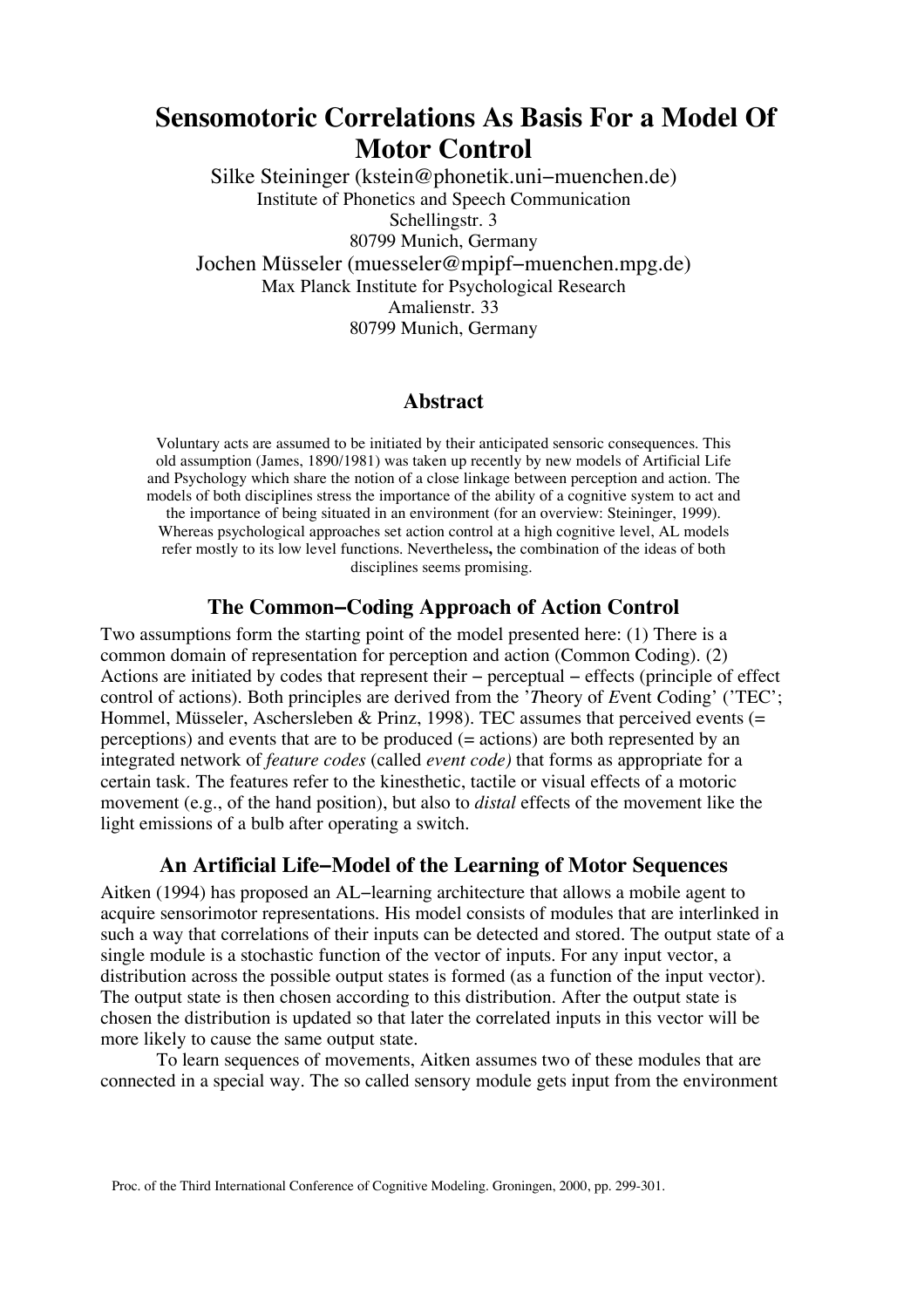and from the motor module and itself passes on output to the motor module. The so called motor module gets input from the sensory module and passes on output to the environment and to the sensory module. Through the connection of the sensory module and the motor module to the environment the inputs to the sensory module are no longer random: Motor output has effects in the environment which leads to non−random input sequences at the sensory module. Because the modules can detect correlated inputs, they learn to link the state of the motor module with the state of the sensory module. This general architecture is able to learn 'mini'−motor sequences and their sensory consequences.

## **Sensomotoric Correlations As Basis Of Motor Control**

In TEC the acquisition and the precise structure of '*event codes*' is not determined in detail. To close this gap we modified the learning architecture of Aitken by introducing a '*sensomotoric correlation code*': In Aitken's architecture perceptual−motor associations are established by the correlations of the input of an effect with the motor state that *follows* the effect−triggering motor state. In this way, sequences of effect−movement series can be learned. However, this assumption does not answer the question of how the system can learn the connection between a certain motor output and the *appropriate* effect or input. As a solution we assume sensorimotor codes to be structured like the sensory and the motor module of Aitken, thus enabling the learning of an ordered movement sequence. However, this sequence then is integrated − in other words the assumed code consists of a 'temporal averaging' over the individual effects of a the parts of the movement sequence that are then all connected to the motor sequence as a whole. We then assume that each sensoric input that conforms to an individual effect of the learnt movement sequence activates the whole code. Because of the underlying temporal organization that consists in the correlations between the sensory and the motor representations of the code it is ensured that the individual motor activations take place in the correct order. If the code is activated through one or several of its effects, a kind of reflex or fixed movement pattern is the result.

Space permits only an example of empirical evidence supporting the assumptions presented above: If action and perception share the same representations, this should lead (among other things) to a conflict, when both functions have to use the same resources at the same time. Müsseler and Hommel (1997) were able to show that subjects could detect a briefly presented masked arrow head worse if at the same time they had to prepare a compatible response.

To what extent the described sensomotoric correlation code is actually used in human information processing remains an open question. Anyway, the model assumes only a simple, biologically plausible learning algorithm (only correlations similar to learning a la Hebb are necessary)**,** which might be used as a basis for further empirical investigations.

### **Acknowledgements**

This research was funded by a grant from the Max Planck Institute for Psychological Research, Munich, Germany.

### **References**

- Aitken, A. M. (1994). An architecture for learning to behave. In D. Cliff, P. Husbands, J.−A. Meyer & S. W. Wilson (Eds.), From Animals to Animats 3. Proceedings of the Third International Conference on Simulation of Adaptive Behavior (p. 315−324). Cambridge, Mass.: MIT Press, Bradford Books.
- Hommel, B., Müsseler, M., Aschersleben, G. & Prinz, W. (1998). The theory of event coding (TEC). A framework for perception and action. Max Planck Institut für Psychologische Forschung, Abteilung

Proc. of the Third International Conference of Cognitive Modeling. Groningen, 2000, pp. 299-301.